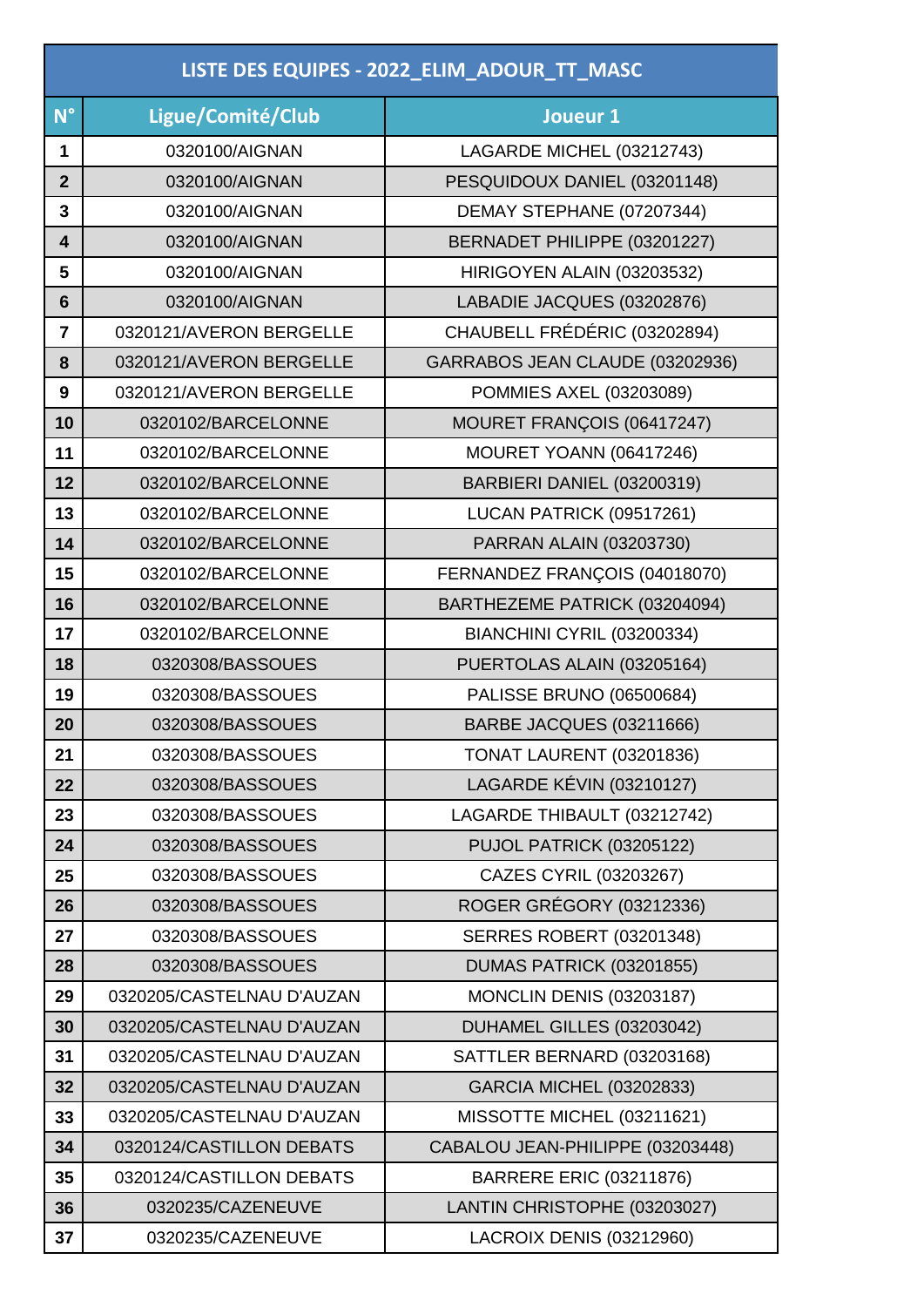| 38 | 0320235/CAZENEUVE        | BRANNENX FRANÇIS (03208359)         |
|----|--------------------------|-------------------------------------|
| 39 | 0320235/CAZENEUVE        | <b>HENNON ERIC (03200520)</b>       |
| 40 | 0320235/CAZENEUVE        | LARRIBEAU PATRICK (03203769)        |
| 41 | 0320104/ESTANG           | CASANOVAS JEAN FRANÇOIS (03211597)  |
| 42 | 0320104/ESTANG           | <b>AUBAN PASCAL (03203811)</b>      |
| 43 | 0320104/ESTANG           | DAUGA JEAN BERNARD (03203524)       |
| 44 | 0320104/ESTANG           | GUILLARD JACQUES (03203817)         |
| 45 | 0320104/ESTANG           | GUILLARD DAMIEN (03203827)          |
| 46 | 0320104/ESTANG           | <b>SENTOU ANDRÉ (03203511)</b>      |
| 47 | 0320104/ESTANG           | UNGARO JEAN PAUL (03202435)         |
| 48 | 0320104/ESTANG           | <b>TORRENT JOSEPH (03214648)</b>    |
| 49 | 0320119/LADEVEZE RIVIERE | <b>DUBAU ERIC (03201149)</b>        |
| 50 | 0320119/LADEVEZE RIVIERE | PERES JOSEPH (03202633)             |
| 51 | 0320119/LADEVEZE RIVIERE | ESQUERRA JEAN MICHEL (03200841)     |
| 52 | 0320119/LADEVEZE RIVIERE | DANGLES CHRISTOPHE (03211529)       |
| 53 | 0320119/LADEVEZE RIVIERE | <b>CARLIER RENAUD (03203974)</b>    |
| 54 | 0320119/LADEVEZE RIVIERE | SOSO GILLES (03200584)              |
| 55 | 0320119/LADEVEZE RIVIERE | LASMARIGUES DAMIEN (06407681)       |
| 56 | 0320119/LADEVEZE RIVIERE | MICHELON JÉRÔME (03202776)          |
| 57 | 0320119/LADEVEZE RIVIERE | GUYONNET JEAN CHRISTOPHE (03201199) |
| 58 | 0320127/MANCIET          | ZECCHIN JEAN LUC (03209455)         |
|    |                          |                                     |
| 59 | 0320127/MANCIET          | <b>FAURE LAURENT (03211273)</b>     |
| 60 | 0320692/MARCIAC          | DABEZIES BENOIT (03201902)          |
| 61 | 0320692/MARCIAC          | DABEZIES PIERRE (03204302)          |
| 62 | 0320692/MARCIAC          | TILHAC PATRICK (03203234)           |
| 63 | 0320692/MARCIAC          | BOIZIOT CHRISTIAN (03203521)        |
| 64 | 0320692/MARCIAC          | ESCANERO CHRISTIAN (03202518)       |
| 65 | 0320692/MARCIAC          | LAPEZE ALAIN (03203236)             |
| 66 | 0320692/MARCIAC          | LASBATS FRÉDÉRIC (03213982)         |
| 67 | 0320692/MARCIAC          | LEROUX HERVÉ (03200370)             |
| 68 | 0320692/MARCIAC          | BAJON JACQUES (03203238)            |
| 69 | 0320692/MARCIAC          | LASCOMBES HERVÉ (03200764)          |
| 70 | 0320692/MARCIAC          | ROUSSEAU JEAN-FRANÇOIS (03203322)   |
| 71 | 0320692/MARCIAC          | LAPLAGNE ERIC (03204331)            |
| 72 | 0320692/MARCIAC          | DARQUIER PATRICK (03203676)         |
| 73 | 0320692/MARCIAC          | CATHERINE HENRI (03203316)          |
| 74 | 0320692/MARCIAC          | <b>TISNE JEAN-MARIE (03203677)</b>  |
| 75 | 0320692/MARCIAC          | CAPDEVIELLE CHRISTOPHE (03204328)   |
| 76 | 0320692/MARCIAC          | CHAILLOUX RENAUD (03204329)         |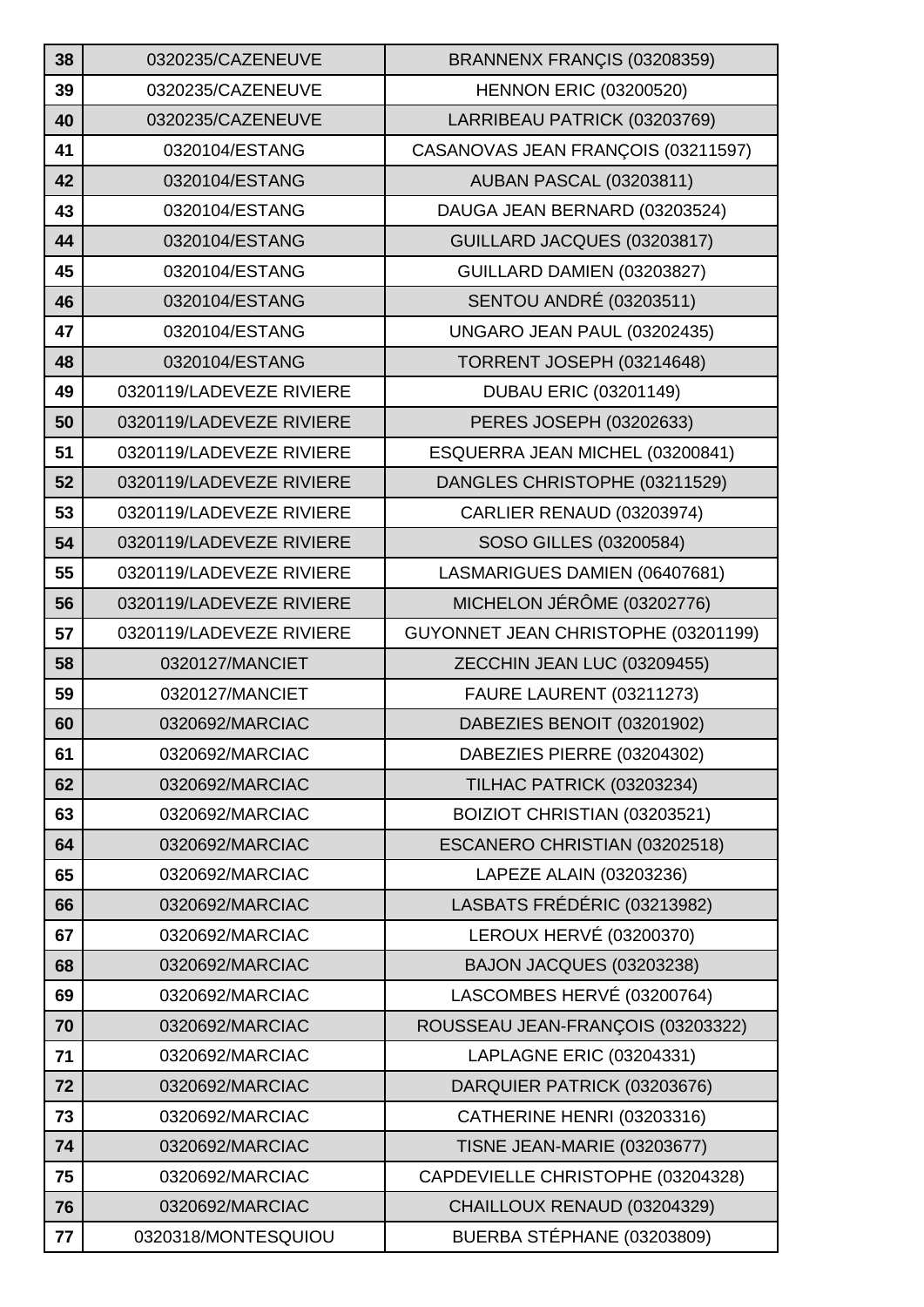| 78  | 0320318/MONTESQUIOU               | <b>CUGINI FLORENT (03204343)</b> |
|-----|-----------------------------------|----------------------------------|
| 79  | 0320318/MONTESQUIOU               | CALVIGNAC MARC (03109951)        |
| 80  | 0320110/PLAISANCE                 | <b>SESQUES DENIS (06501831)</b>  |
| 81  | 0320110/PLAISANCE                 | BUISSON HERVÉ (03203128)         |
| 82  | 0320110/PLAISANCE                 | <b>ARIES ARMAND (03200512)</b>   |
| 83  | 0320110/PLAISANCE                 | SAINT JEAN NICOLAS (03200394)    |
| 84  | 0320110/PLAISANCE                 | JANSSENS ALEXANDRE (03204119)    |
| 85  | 0320130/REANS                     | <b>SUCERE JÉRÉMY (03200875)</b>  |
| 86  | 0320130/REANS                     | AUGUSTIN VINCENT (06506208)      |
| 87  | 0320130/REANS                     | SAINT MARTIN FABRICE (03294076)  |
| 88  | 0320130/REANS                     | <b>LUPINE FABIEN (03211732)</b>  |
| 89  | 0320130/REANS                     | BRESSON DYLAN (03201628)         |
| 90  | 0320130/REANS                     | CABIANCA CÉDRIC (03211704)       |
| 91  | 0320130/REANS                     | CABIANCA YANN (03202807)         |
| 92  | 0320130/REANS                     | DE KERMEL ALEXANDRE (03204375)   |
| 93  | 0320130/REANS                     | SAINT MARTIN YVES (03204064)     |
| 94  | 0320130/REANS                     | PERES JEAN PIERRE (03203224)     |
| 95  | 0320130/REANS                     | SAINT MARTIN DAVID (03211735)    |
| 96  | 0320130/REANS                     | BARBIERO GUY (03204031)          |
| 97  | 0320130/REANS                     | BILLERES JEAN LOUIS (03204038)   |
| 98  | 0320130/REANS                     | BEGUE CHRISTIAN (03202074)       |
| 99  | 0320130/REANS                     | DUBLANC CÉDRIC (03201962)        |
| 100 | 0320130/REANS                     | LARRIEU THIERRY (03204057)       |
| 101 | 0320111/RISCLE                    | LAUDET GUY (03212669)            |
| 102 | 0320111/RISCLE                    | AUDIGNAC NICOLAS (03290952)      |
| 103 | 0320111/RISCLE                    | LAVIGNE DIDIER (03200324)        |
| 104 | 0320111/RISCLE                    | MORANDIN PIERRICK (03204345)     |
| 105 | 0320111/RISCLE                    | ZOSSO JEROME (03290924)          |
| 106 | 0320111/RISCLE                    | DUCOQ JACQUES (03201021)         |
| 107 | 0320111/RISCLE                    | TONNELIER FRANCK (03203840)      |
| 108 | 0320111/RISCLE                    | FRANCHETTO THIERRY (03200879)    |
| 109 | 0320111/RISCLE                    | BENOIT THIBAUD (03203838)        |
| 110 | 0320131/SAINT MONT LABARTHETE     | ELGOYHEN BERTRAND (03213509)     |
| 111 | 0320131/SAINT MONT LABARTHETE     | COUTURE JEAN-MARC (06410201)     |
|     | 112 0320131/SAINT MONT LABARTHETE | RICHEVAUX FRÉDÉRIC (03202201)    |
| 113 | 0320131/SAINT MONT LABARTHETE     | RIGAUD JEAN CLAUDE (03204000)    |
| 114 | 0320131/SAINT MONT LABARTHETE     | PEDEMANAUD JEAN LOUIS (03204066) |
| 115 | 0320131/SAINT MONT LABARTHETE     | <b>JEGUN ALAIN (03200982)</b>    |
|     | 116 0320131/SAINT MONT LABARTHETE | HAROUCHE CHARLES (03204068)      |
|     | 117 0320131/SAINT MONT LABARTHETE | LAFARGUE GIL (03200854)          |